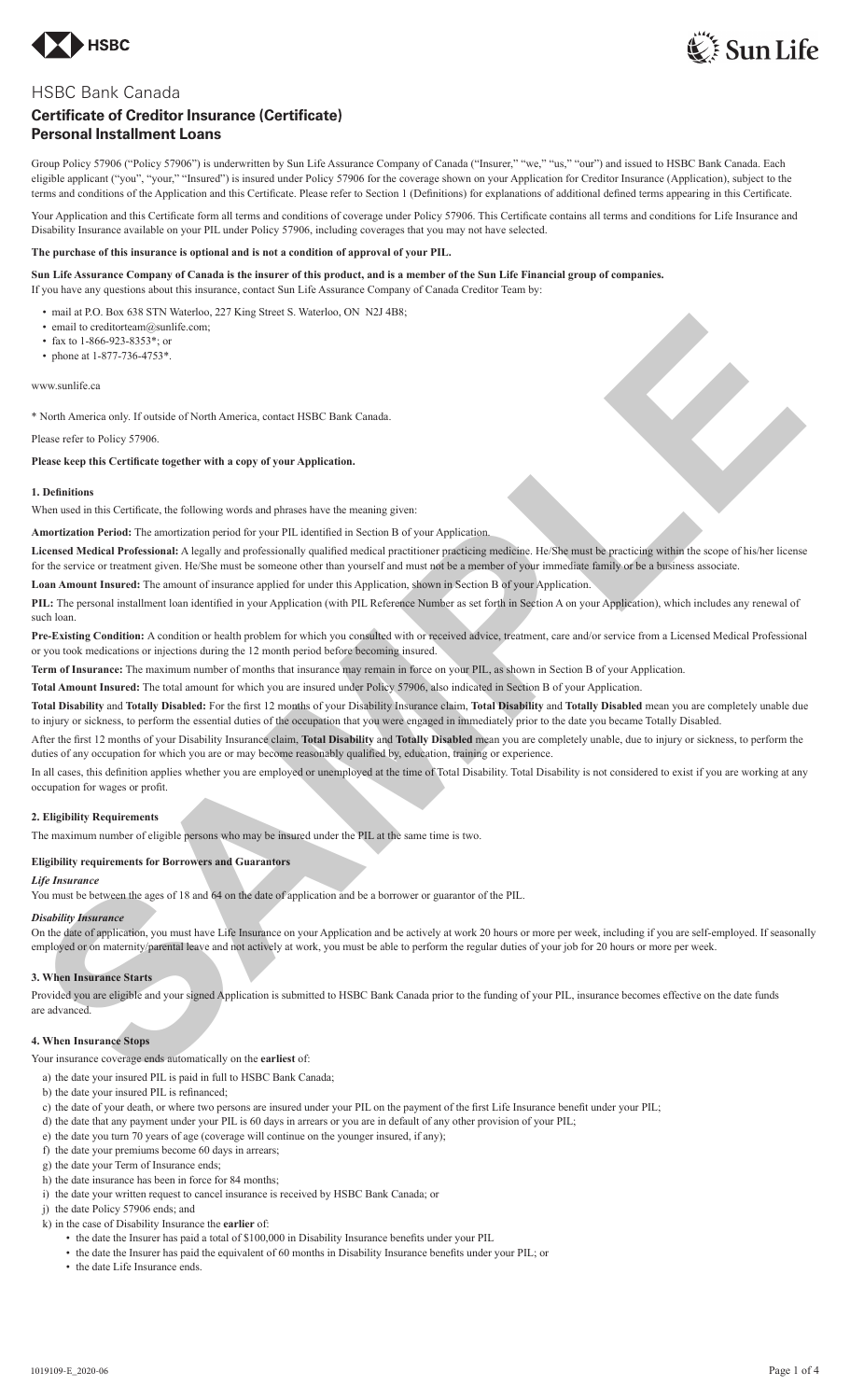### **5. Maximum Insurance Benefit**

### *Life Insurance*

**The maximum Life Insurance coverage per person insured for all Personal Installment Loans insured under Policy 57906 is \$100,000 (which may be less than your indebtedness). The Total Amount Insured cannot exceed this amount.**

**Only one Life Insurance benefit will be paid under your PIL, regardless of the number of persons insured.**

#### *Disability Insurance*

**The maximum Disability Insurance benefit payable under your PIL is the monthly equivalent of \$ 2,000 (which may be less than the monthly payment under your insured PIL). The maximum Disability Insurance benefit payable under your PIL per person insured is a total of \$100,000.**

**Disability Insurance benefit payments under your PIL are limited to a total of 60 months per person insured.**

**Only one Disability Insurance benefit will be paid under your PIL for a given payment period, regardless of the number of persons insured.**

### **6. Amount of Insurance**

The amount of insurance on your PIL is subject to the applicable maximum set out in Section 5 (Maximum Insurance Benefit).

#### *Life Insurance*

The amount of your Life Insurance applied for under this Application is your Loan Amount Insured.

#### *Disability Insurance*

The amount of your Disability Insurance on the date when you apply for insurance is the lesser of:

- the monthly equivalent of your regular PIL payment on the date of Application; or
- \$2,000 per month.

## **7. Continuance at Loan Renewal**

Should you renew your insured PIL or change the terms and conditions of your PIL payment at any time while your coverage under this Certificate remains in force, the amount of your Disability Insurance premium payable may change, but your Term of Insurance will continue from the effective date of insurance.

If your new PIL payment is different than originally stated in the PIL agreement with HSBC Bank Canada, your amount of Disability Insurance as described in Section 6 (Amount of Insurance) and your Disability Insurance premium payable as stated in Section 10 (The Cost of Your Insurance) will both be adjusted accordingly, by applying the applicable rate for your current Amortization Period to your new PIL payment as stated in Section 10 (The Cost of Your Insurance).

# **8. Free Look Period, Cancellations and Premium Refunds**

You may cancel this insurance at any time. Cancellations must be made in writing to HSBC Bank Canada. If you cancel insurance within 30 days of the effective date of insurance, you will receive a refund of any insurance premiums and the insurance coverage will have never been in force. After the 30-day review period, there will be no premium refund, except where premiums may have been collected in error. Cancellations made after that date will become effective on the date your written request is received by HSBC Bank Canada. To cancel, submit your written notice to HSBC Bank Canada. In A meant of Learnace<br>The means of the sample of the sample scale applicable mechanisms in the Statis (Macinton-Internal Review)<br>The means of the internal space of the sample scale and the same of continues in the same of

# **9. What We Pay**

If we approve a claim under your insurance, the amount payable will be subject to the applicable maximum set out in Section 5 (Maximum Insurance Benefit).

Any insurance benefit will be paid by the Insurer to HSBC Bank Canada to apply to the outstanding balance of your PIL.

# *Life Insurance Benefit*

- On approval of your claim the Insurer will pay a benefit as at your date of death to HSBC Bank Canada as follows:
	- the outstanding principal balance on the date of your death (excluding any principal or interest arrears due), plus
	- any interest accruing between the date of death and the date your claim is paid.

#### *Disability Insurance Benefit*

On approval of your claim, the Insurer will pay your Disability Insurance benefits to HSBC Bank Canada for every day you remain Totally Disabled provided that Total Disability is continuous for a period of 30 days. Benefits for Total Disability are payable retroactive to the first day of your Total Disability.

If you are not Totally Disabled for the entire payment period under your PIL, a *pro rata* amount equal to 1/30<sup>th</sup> of the monthly equivalent of your regular payment will be payable for each day of Total Disability during that payment period.

The Disability Insurance benefit payable on your insured PIL is the **lesser** of:

- the monthly equivalent of your regular PIL payment on the date of Total Disability; or
- \$2,000 per month,

plus insurance premiums owing under your Certificate.

# **When Disability Insurance Benefits Stop**

Your Disability Insurance benefits will stop on the **earliest** of the date that:

- your insurance terminates as set out in Section 4 (When Insurance Stops);
- you are no longer Totally Disabled;
- you fail to provide the Insurer with satisfactory proof that you continue to be Totally Disabled;
- you fail to submit to a medical examination at the request of the Insurer by a Licensed Medical Professional appointed by the Insurer;
- you participate in any occupation for remuneration or profit or any education program other than a rehabilitation program approved by the Insurer's Licensed Medical Professional and the Insurer; or
- you refuse to participate in a rehabilitation program approved by your Licensed Medical Professional.

If the Disability Insurance benefit payable by the Insurer is less than the amount payable to HSBC Bank Canada, you are responsible for the difference. The termination of Disability Insurance benefits does not cause, termination of your Life Insurance.

When we receive satisfactory notice and proof of loss, we will pay any benefits which have accrued as a lump sum. Subsequent payments will be made at the same frequency as your PIL, as long as you remain Totally Disabled, until your Disability Insurance benefit stops (as set out above).

**Continuing Disability:** Total Disability that recurs from the same or a related condition within 90 days of the date you cease to be Totally Disabled shall be defined as a continuing Total Disability (and the requirement to be continuously disabled for a period of 30 days will not apply).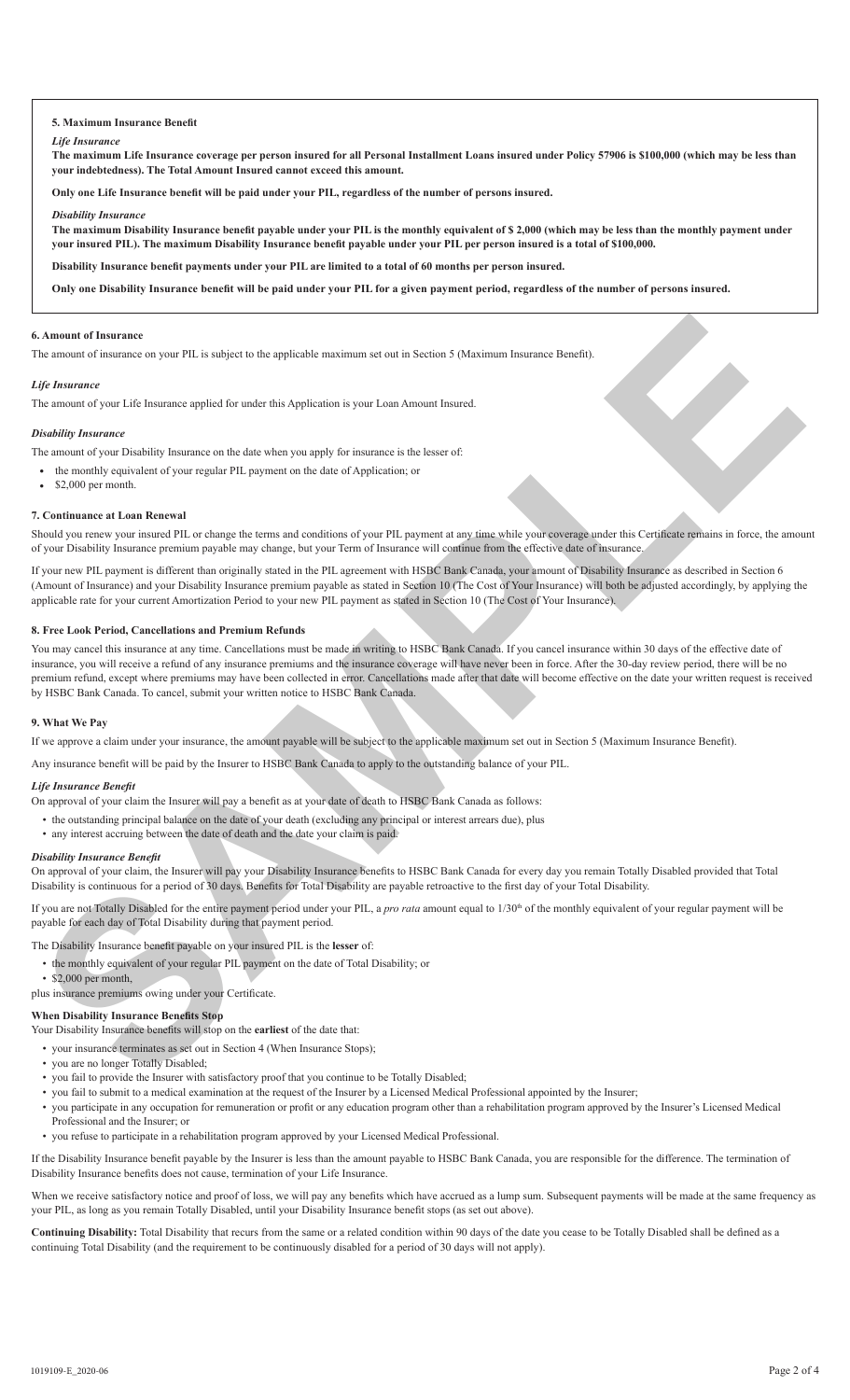# **10. The Cost of Your Insurance Coverage**

You authorize HSBC Bank Canada to collect insurance premiums and any applicable taxes from the same account and at the same frequency designated by you as the regular payment under your PIL and remit payment to the Insurer on your behalf. Provincial sales taxes on insurance premiums will be added, if applicable.

If for any reason insurance begins or stops part way through your regular payment period, the amount of premium collected under your PIL will be pro-rated by HSBC Bank Canada accordingly.

# *Life Insurance Rates and Premiums*

The applicable rate per \$1,000 of Loan Amount Insured is determined by the Amortization Period on your PIL and whether coverage is single or joint as shown in the "Monthly Premium Rates per \$1,000 of Loan Amount Insured" table. This rate will remain in effect until coverage ends as stated in Section 4 (When Insurance Stops). The monthly premium is calculated by dividing your Loan Amount Insured by 1,000, multiplied by your premium rate.

| Monthly Premium Rate per \$1,000 of Loan Amount Insured (provincial sales taxes will be added if applicable) |          |           |           |           |           |           |           |            |             |  |  |
|--------------------------------------------------------------------------------------------------------------|----------|-----------|-----------|-----------|-----------|-----------|-----------|------------|-------------|--|--|
| <b>Amortization Period</b><br>(in months)                                                                    | $1 - 12$ | $13 - 24$ | $25 - 36$ | $37 - 48$ | $49 - 60$ | $61 - 72$ | $73 - 84$ | $85 - 120$ | $121 - 180$ |  |  |
| Single                                                                                                       | \$0.46   | \$0.46    | \$0.48    | \$0.50    | \$0.52    | \$0.54    | \$0.56    | \$0.67     | \$0.74      |  |  |
| Joint                                                                                                        | \$0.82   | \$0.84    | \$0.87    | \$0.91    | \$0.94    | \$0.98    | \$1.02    | \$1.20     | \$1.33      |  |  |

### *Alternate Payment Frequencies*

- If your premium is collected weekly, multiply the applicable monthly premium by 12 and divide that amount by 52.
- If your premium is collected bi-weekly, multiply the applicable monthly premium by 12 and divide that amount by 26.
- If your premium is collected semi-monthly, multiply the applicable monthly premium by 12 and divide that amount by 24.

## *Disability Insurance Rates and Premiums*

| If your premiums are not collected monthly, one of the following calculations will be applied at the time premiums are calculated and collected by HSBC Bank Canada:                                                                                                                                                                                                                                                                                           |                                                                                                                    |           |           |                                                                                                                                                                                                                                                                                                                                                                                                                                                                                                                                                                                                                                                                                                               |           |           |           |            |             |
|----------------------------------------------------------------------------------------------------------------------------------------------------------------------------------------------------------------------------------------------------------------------------------------------------------------------------------------------------------------------------------------------------------------------------------------------------------------|--------------------------------------------------------------------------------------------------------------------|-----------|-----------|---------------------------------------------------------------------------------------------------------------------------------------------------------------------------------------------------------------------------------------------------------------------------------------------------------------------------------------------------------------------------------------------------------------------------------------------------------------------------------------------------------------------------------------------------------------------------------------------------------------------------------------------------------------------------------------------------------------|-----------|-----------|-----------|------------|-------------|
| • If your premium is collected weekly, multiply the applicable monthly premium by 12 and divide that amount by 52.<br>• If your premium is collected bi-weekly, multiply the applicable monthly premium by 12 and divide that amount by 26.<br>• If your premium is collected semi-monthly, multiply the applicable monthly premium by 12 and divide that amount by 24.                                                                                        |                                                                                                                    |           |           |                                                                                                                                                                                                                                                                                                                                                                                                                                                                                                                                                                                                                                                                                                               |           |           |           |            |             |
| Example: If your Amortization Period is 48 months, coverage is joint and your Loan Amount Insured is \$50,000, your monthly premium payable = \$45.50 calculated<br>as follows: $(\$50,000 + 1,000)$ X $\$0.91$ (If premium is collected weekly, instead of monthly, your weekly premium payable = $\$10.50$ calculated as follows: $(\$45.50$ X<br>$12$ ÷ 52 = \$10.50)                                                                                       |                                                                                                                    |           |           |                                                                                                                                                                                                                                                                                                                                                                                                                                                                                                                                                                                                                                                                                                               |           |           |           |            |             |
| <b>Disability Insurance Rates and Premiums</b><br>The applicable rate per \$100 of Loan Payment is determined by the Amortization Period on your PIL and whether coverage is single or joint as shown in the "Premium Rates<br>per \$100 of Loan Payment" table. Your premium payable for Disability Insurance is calculated by dividing your current PIL payment (up to a monthly maximum of \$2,000 in<br>coverage) by 100, multiplied by your premium rate. |                                                                                                                    |           |           |                                                                                                                                                                                                                                                                                                                                                                                                                                                                                                                                                                                                                                                                                                               |           |           |           |            |             |
| Your premium payable will be adjusted by HSBC Bank Canada automatically whenever your PIL payment amount changes.                                                                                                                                                                                                                                                                                                                                              |                                                                                                                    |           |           |                                                                                                                                                                                                                                                                                                                                                                                                                                                                                                                                                                                                                                                                                                               |           |           |           |            |             |
|                                                                                                                                                                                                                                                                                                                                                                                                                                                                |                                                                                                                    |           |           | Premium Rate per \$100 of Loan Payment (plus provincial sales taxes if applicable)                                                                                                                                                                                                                                                                                                                                                                                                                                                                                                                                                                                                                            |           |           |           |            |             |
| <b>Amortization Period</b><br>(in months)                                                                                                                                                                                                                                                                                                                                                                                                                      | $1 - 12$                                                                                                           | $13 - 24$ | $25 - 36$ | $37 - 48$                                                                                                                                                                                                                                                                                                                                                                                                                                                                                                                                                                                                                                                                                                     | $49 - 60$ | $61 - 72$ | $73 - 84$ | $85 - 120$ | $121 - 180$ |
| Single                                                                                                                                                                                                                                                                                                                                                                                                                                                         | \$1.56                                                                                                             | \$2.32    | \$3.19    | \$3.70                                                                                                                                                                                                                                                                                                                                                                                                                                                                                                                                                                                                                                                                                                        | \$4.25    | \$4.63    | \$5.02    | \$5.02     | \$5.02      |
| Joint                                                                                                                                                                                                                                                                                                                                                                                                                                                          | \$2.65                                                                                                             | \$3.94    | \$5.42    | \$6.30                                                                                                                                                                                                                                                                                                                                                                                                                                                                                                                                                                                                                                                                                                        | \$7.22    | \$7.86    | \$8.53    | \$8.53     | \$8.53      |
| 11. What We Don't Pay<br>Any concealment, misrepresentation or false declaration concerning your Application or statements given as evidence of insurability may result in your<br>insurance becoming void.                                                                                                                                                                                                                                                    |                                                                                                                    |           |           |                                                                                                                                                                                                                                                                                                                                                                                                                                                                                                                                                                                                                                                                                                               |           |           |           |            |             |
| Misstatement of Age: If you have misstated your age and would not have been eligible for coverage if your true age were stated, the insurance is void. Our<br>liability shall be limited to a refund of all premiums paid by you for the insurance.                                                                                                                                                                                                            |                                                                                                                    |           |           |                                                                                                                                                                                                                                                                                                                                                                                                                                                                                                                                                                                                                                                                                                               |           |           |           |            |             |
| <b>Life Insurance</b>                                                                                                                                                                                                                                                                                                                                                                                                                                          |                                                                                                                    |           |           |                                                                                                                                                                                                                                                                                                                                                                                                                                                                                                                                                                                                                                                                                                               |           |           |           |            |             |
| No benefit amount will be paid if your death is directly caused or contributed to by your operation of a motorized vehicle or vessel while you are impaired by<br>drugs or substances, or while your blood alcohol concentration is over 80 milligrams in 100 millilitres of blood (0.08).                                                                                                                                                                     |                                                                                                                    |           |           |                                                                                                                                                                                                                                                                                                                                                                                                                                                                                                                                                                                                                                                                                                               |           |           |           |            |             |
| No benefit will be paid if your death is directly or indirectly caused or contributed to by:                                                                                                                                                                                                                                                                                                                                                                   |                                                                                                                    |           |           |                                                                                                                                                                                                                                                                                                                                                                                                                                                                                                                                                                                                                                                                                                               |           |           |           |            |             |
|                                                                                                                                                                                                                                                                                                                                                                                                                                                                | Insurer's liability will be limited to a refund of premiums;<br><b>Armed Forces or Canadian Forces Reserve; or</b> |           |           | a) a Pre-existing Condition <sup>†</sup> , if your death occurs in the first 12 months following the effective date of your coverage;<br>b) suicide within 24 months of the effective date of insurance regardless of whether you intended or understood the consequences of your actions. The<br>c) an air travel accident, unless a fare-paying passenger or acting as a crew member of a regularly scheduled commercial passenger airline flight;<br>d) active participation in civil disorder or war, whether or not war was declared, unless you are on active military duty as a member of the Canadian<br>e) events which occur while you participate or attempt to participate in a criminal offence. |           |           |           |            |             |
| <b>Disability Insurance</b>                                                                                                                                                                                                                                                                                                                                                                                                                                    |                                                                                                                    |           |           |                                                                                                                                                                                                                                                                                                                                                                                                                                                                                                                                                                                                                                                                                                               |           |           |           |            |             |
| No benefit will be paid if your Total Disability is directly or indirectly caused or contributed to by:                                                                                                                                                                                                                                                                                                                                                        |                                                                                                                    |           |           |                                                                                                                                                                                                                                                                                                                                                                                                                                                                                                                                                                                                                                                                                                               |           |           |           |            |             |
| b) an intentionally self-inflicted injury;                                                                                                                                                                                                                                                                                                                                                                                                                     |                                                                                                                    |           |           | a) normal pregnancy (this exclusion does not apply to complications of pregnancy);                                                                                                                                                                                                                                                                                                                                                                                                                                                                                                                                                                                                                            |           |           |           |            |             |

#### **11. What We Don't Pay**

# **Any concealment, misrepresentation or false declaration concerning your Application or statements given as evidence of insurability may result in your insurance becoming void.**

#### **Life Insurance**

#### **No benefit will be paid if your death is directly or indirectly caused or contributed to by:**

- **a) a Pre-existing Condition† , if your death occurs in the first 12 months following the effective date of your coverage;**
- **b) suicide within 24 months of the effective date of insurance regardless of whether you intended or understood the consequences of your actions. The Insurer's liability will be limited to a refund of premiums;**
- **c) an air travel accident, unless a fare-paying passenger or acting as a crew member of a regularly scheduled commercial passenger airline flight;**
- **d) active participation in civil disorder or war, whether or not war was declared, unless you are on active military duty as a member of the Canadian Armed Forces or Canadian Forces Reserve; or**
- **e) events which occur while you participate or attempt to participate in a criminal offence.**

#### **Disability Insurance**

- **a) normal pregnancy (this exclusion does not apply to complications of pregnancy);**
- **b) an intentionally self-inflicted injury;**
- **c) a Pre-existing Condition† , if Total Disability occurs in the first 12 months following the effective date of your coverage;**
- **d) an air travel accident, unless a fare-paying passenger or acting as a crew member of a regularly scheduled commercial passenger airline flight;**
- **e) active participation in civil disorder or war, whether or not war was declared, unless you are on active military duty as a member of the Canadian Armed Forces or Canadian Forces Reserve;**
- **f) your operation of a motorized vehicle or vessel while you are impaired by drugs or substances, or while your blood alcohol concentration is over 80 milligrams of alcohol in 100 millilitres of blood (0.08); or**
- **g) events which occur while you participate or attempt to participate in a criminal offence.**

#### †  **"Pre-existing Condition" is defined in Section 1 (Definitions).**